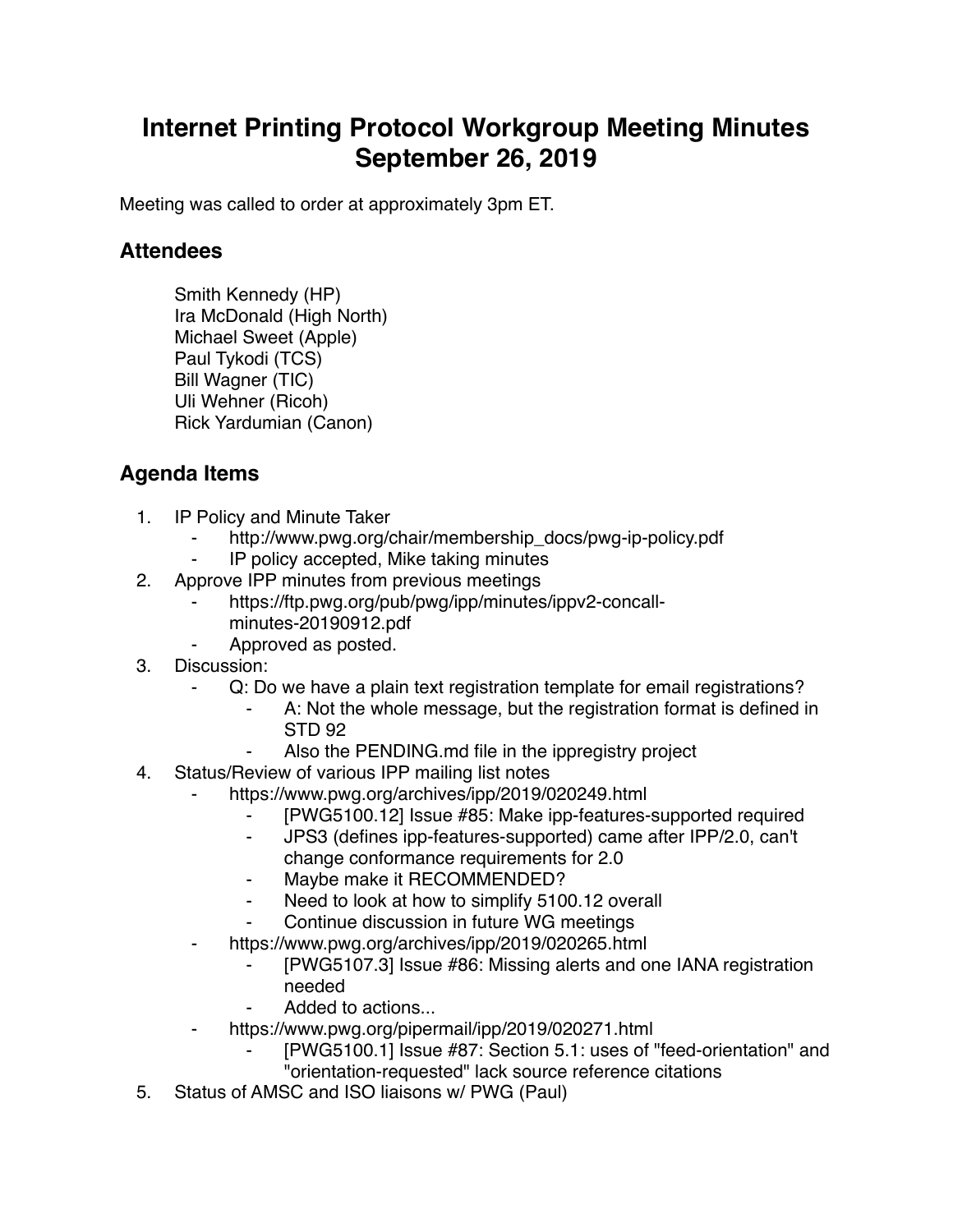- ⁃ https://ftp.pwg.org/pub/pwg/ipp/minutes/ippv2-f2f-minutes-20190828.pdf
- ⁃ https://ftp.pwg.org/pub/pwg/general/sc/pwg-sc-call-minutes-20190909.htm
- ⁃ https://ftp.pwg.org/pub/pwg/general/sc/pwg-sc-call-minutes-20190923.htm
- ⁃ See PWG F2F IPP minutes from 28-30 August 2019
- ⁃ See PWG Steering Committee minutes from 09/09/19, 09/23/19
- Paul is working to attend ACI meeting
	- Workshop on 3D Printing with Concrete next summer
	- ⁃ Interim WebEx presentation by PWG on safe G-code and ippsample
		- ⁃ 2pm on Nov 7, 2019
	- Fall presentation 30-minute "teaser" on Oct 21st
		- Not a lot of details, just enough to get people to attend November presentation
	- ⁃ NIST has a printer with an open source controller
		- Talk with them before Nov 7th meeting?
	- Q: What about a version of ippeveprinter for 3D?
		- A: Probably a good idea, simple path
		- ⁃ Action: Mike/Paul to add ipp3dprinter to ippsample project (due by Oct 10)
- 6. Status of PWG and IPP WG Formal Approvals and Last Calls (All)
	- ⁃ IPP System Service (Ira/Mike)
		- ⁃ https://ftp.pwg.org/pub/pwg/ipp/wd/wd-ippsystem10-20190815.pdf
		- Stable draft for a Candidate Standard
		- ⁃ PWG Last Call ended 13 September 2019
		- $\frac{12}{2}$  responses, 5 w/ comments, quorum = 8 (30% of 25)
		- ⁃ LCRC review pending
		- ⁃ Schedule PWG Formal Vote in Q4 2019
		- SK11: "...Printer Status attribute for a unique identifier ..."
		- SK12: "... for a single unique identifier" or something along those lines. Talk about using system-uri + printer-id in System object operations and printer-uri for Printer object operations.
		- ⁃ SK19: Add description of SM System/IPP Printer to note at top of table.
		- ⁃ SK20: Update equivalents and references where possible to remove notes
		- SK21: Withdrawn by Smith
- 7. Quick Review of IPP Enterprise Printing Extensions v2.0 (EPX) (Smith)
	- ⁃ https://ftp.pwg.org/pub/pwg/ipp/wd/wd-ippepx20-20190911-rev.pdf
		- ⁃ Interim draft for a Candidate Standard
		- ⁃ IPP WG review on 18 July 2019
		- ⁃ Schedule Prototype draft in Q3/Q4 2019
		- Reviewed change history
		- job-password-encryption: Just type2 keyword (no name(MAX))
		- job-pause-after: Drop
		- Section 6.6:
			- Need to further discuss requirements and semantics of jobpassword + proof-print, putting job-password in proof-print-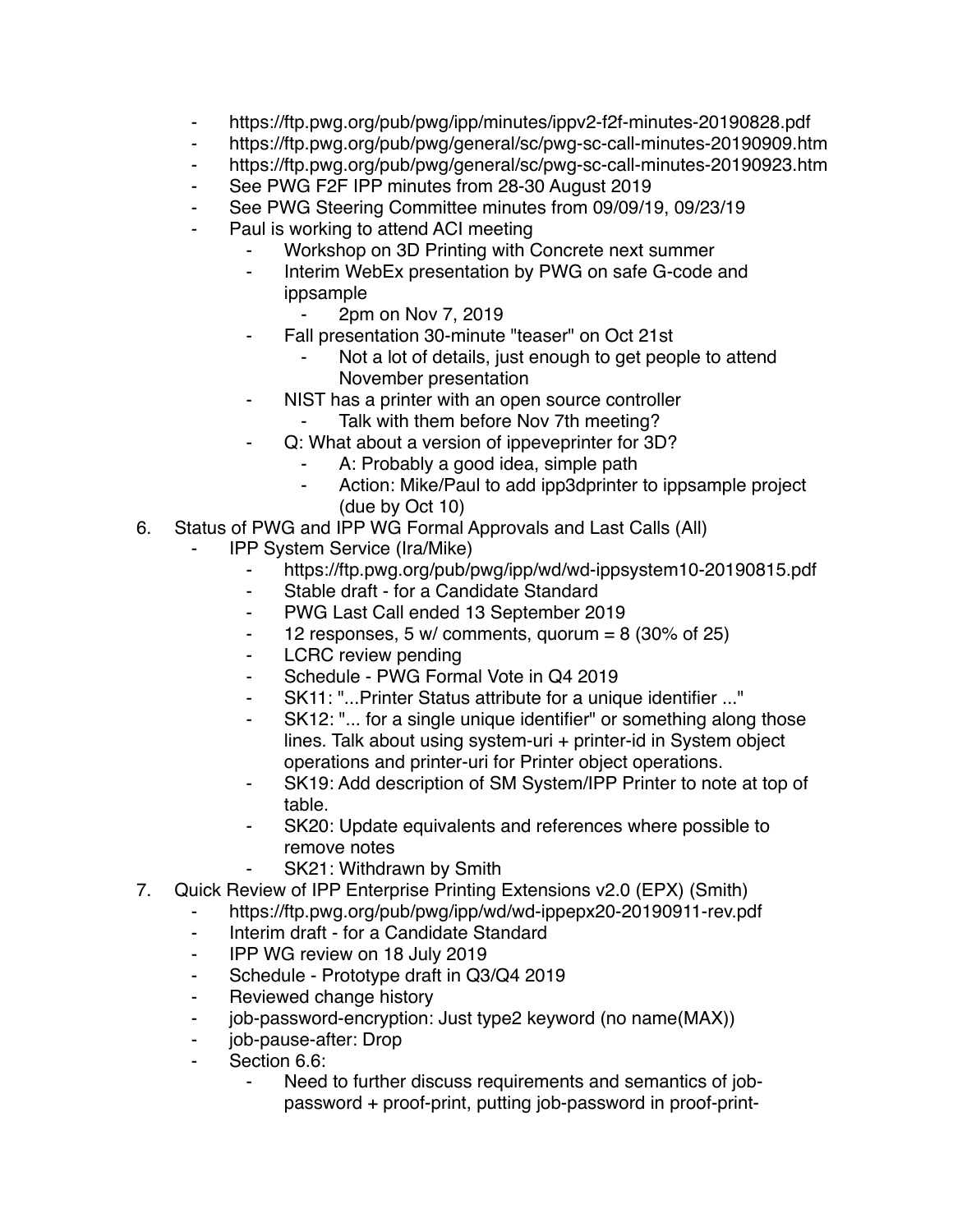supported isn't the right solution

- Table 1: media-col MUST, "Client Request" in header
- ⁃ Sections 6.6.1, 8.20:
	- Make range 1:MAX, no more special casing 0
	- Will continue review at Oct 24 concall
- 8. Quick Review of IPP Production Printing Ext v2.0 (Mike)
	- https://ftp.pwg.org/pub/pwg/ipp/wd/wd-ippppx20-20190923-rev.pdf
	- ⁃ Prototype draft (back from Interim) for a Candidate Standard
	- ⁃ IPP WG review on 12 September 2019
	- ⁃ Schedule Stable draft in Q4 2019
	- Deferred to next concall
- 9. Status of various IPP documents (All)
	- ⁃ IPP Everywhere 1.1 (Mike)
		- ⁃ https://ftp.pwg.org/pub/pwg/ipp/wd/wd-ippeve11-20190827-rev.pdf
		- ⁃ Stable draft for a Candidate Standard
		- PWG F2F review on 28 August 2019
		- ⁃ Defer IPP WG Last Call until IPP Everywhere Self-Cert v1.1 is ready
		- Schedule Stable working drafts/beta tools in Q3/Q4 2019
	- ⁃ IPP Everywhere Self-Certification Manual v1.1 (Mike)
		- ⁃ https://ftp.pwg.org/pub/pwg/ipp/wd/wd-ippeveselfcert11-20190827 rev.pdf
		- Prototype draft for a Candidate Standard
		- ⁃ PWG F2F discussion on 28 August 2019
		- ⁃ Update and start IPP WG Last Call together w/ IPP Everywhere v1.1
		- Schedule Stable working drafts/beta tools in Q3 2019
	- ⁃ IPP Job and Printer Extensions Set 3 v2.0 (Smith)
		- ⁃ https://ftp.pwg.org/pub/pwg/ipp/wd/wdippjobprinterext3v11-20190724-rev.pdf
		- Interim draft for a Candidate Standard
		- ⁃ PWG F2F review on 28 August 2019 completed
		- Schedule Prototype draft in Q3/Q4 2019
	- Job Accounting for IPP v1.0 (Mike)
		- ⁃ https://ftp.pwg.org/pub/pwg/ipp/wd/wd-
		- ippaccounting10-20190418.pdf
		- ⁃ Initial draft for a Best Practice
		- PWG F2F review on 29 August 2019
		- Schedule Prototype draft in Q4 2019/Q1 2020
	- ⁃ IPP Encrypted Jobs and Documents (Mike)
		- ⁃ https://ftp.pwg.org/pub/pwg/ipp/wd/wd-ipptrustnoone10-20190418 rev.pdf
		- Interim draft for a Candidate Standard
		- ⁃ PWG F2F review on 29 August 2019
		- Schedule Prototype draft in Q4 2019/Q1 2020?
- 10. Open Printing update (Ira)
	- ⁃ OP monthly calls (07/09/19) and (08/06/19)